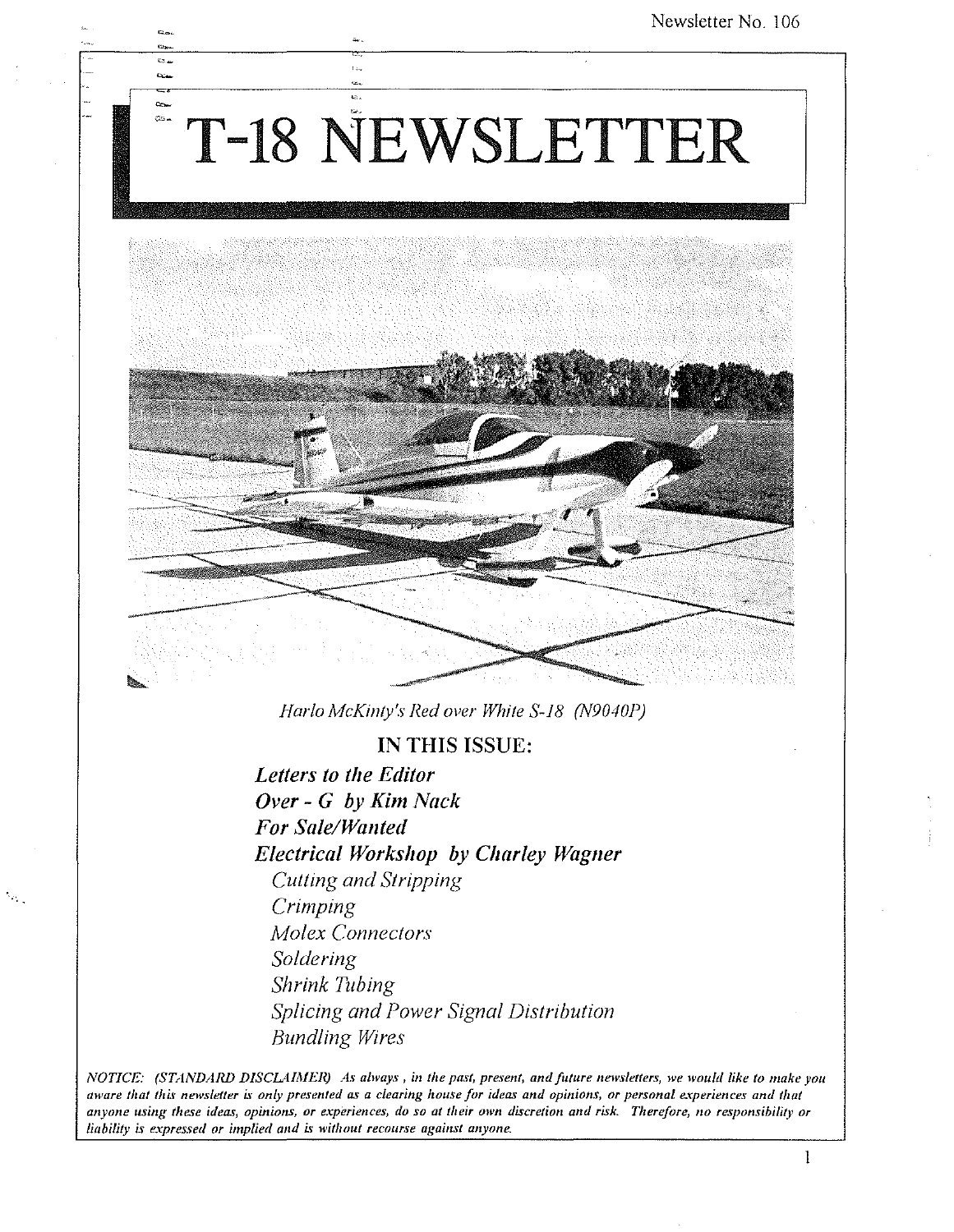$\Delta\chi_{\rm max}$ 

![](_page_1_Figure_1.jpeg)

During the past several months I've had the opportunity to talk to quite a few of you, by phone. I've listened to your suggestions for improving the newsletters and will incorporate those suggestions in future newsletters. A lot of you would like to see more articles on building and flying the *S-18/T-18.* "Me too." We have been getting what most think are great articles over the last couple of years and all hope that will continue.

One builder said he was tired of reading about Kentucky Dam. Not as tired as I am of writing about it. Notice, that coverage has been minimal the last several years!

#### **CANOPIES**

I still get a lot of calls about where to get windshields and canopies. So I would like to ask for your inputs to tell us what your experience has been with the couple of vendors that are still making them. Please send "price", "quality" and "delivery time." A lot of the older Thorps need replacement canopies and windshields.

#### Lee's Project

I had a call from Lee Skillman last week and he still has his Thorp S-18 project for sale. He's got it priced at \$10k and it's all the parts and accessories that are supplied by Classic Sport Aircraft in their catalog.

Fuselage is on the gear. He has canopy, windshield, dual brakes, and on and on. Someone is going to get a real deal when Lee sells this project. By the way Lee's work is outstanding, his first Thorp won a lot of awards including the Wright Brother's Award. Give Lee a call at (334) 633-3535 to discuss it.

### Aircraft for Sale

Several of you that watch my Thorp homepage have noticed that I have N295RS for sale. This is the second Thorp that I have built. It was completed in 1992 and won the Wright Brother's Award in 1995. I have flow it 450 fun filled hours. Don't jump to any conclusions I'm going to continue the newsletter. In fact I hope to have more time to put into writing.

#### SPRING FLY-IN IN ILLINOIS

June 5 is just around the corner so it's time to get your reservations in for the Thorp Fly-In at the Coles County Airport (MTO) here in central Illinois. They are holding a block of room up until 2 weeks before the event. The phone number for the Ramada Inn is (217) 235-0313. Be sure and ask for the Thorp Fly-In group rate. We will have several shuttle cars to mn you back and forth the short distance to the motel. We are planning to do the cookout again Saturday night and the airport authority said we can have the monster hangar again, to get the airplanes in side at night. Let's hope the weather is better this year and we can fill it up.

RoxAnne promises another tour of Amish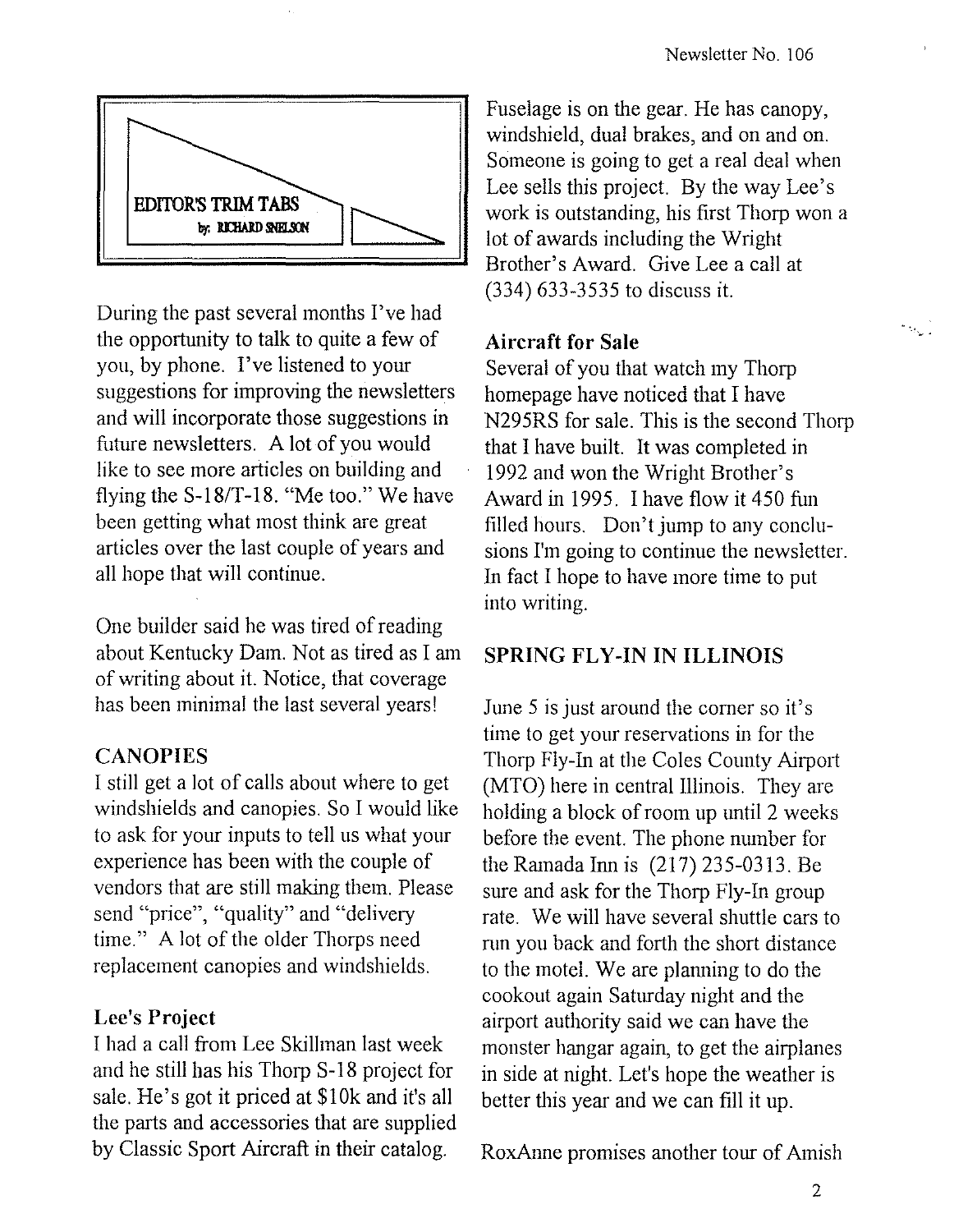country for all that want to take a chance on her directions ....

# **OSHKOSH LUNCH/FORUM**

We have the Nature Center again for the Oshkosh Friday get-together lunch with the forum to follow. Ben Scola and Roy Farris are planning a sandwich fixin type lunch. I'm sure it will be a bargain compared to the "Oshkosh Deals." so join us there. I'll bring the mike and PA so we can all hear the speakers at the I :00 PM forum.

#### **Placerville 1998**

7th Annual Placerville Fly-in. Placerville, CA at the Hangtown YOR (40 miles east of Sacramento)

Placerville is scheduled again this year for Sept 4, 5, 6th. 1998

#### Contacts are:

| Hal and Nancy Stephens 530/295-1867 |              |
|-------------------------------------|--------------|
| Jim & Lillian Critchfield           | 530/621-1584 |
| Mac & Rena Booth                    | 408/363-8720 |

Accommodations: Camp out under the stars at the airport or stay at:

Placerville Inn Day Inn/Best Western Meals: 800/854-9100 530/622-3124

Friday night: Dinner at the Elks Lodge Saturday noon: We'll go downtown Saturday night: Steak & Wine Dinner (\$15 per) If you fly a T-18 or a Sky Scooter, plan to make this fly-in. Pleasel a RSVP call is required so parking places can be made available and a steak dinner reserved for you.

*\*\*\*E4A Chapter* **512** *Sanctioned Event* **\*\*\*\***  *This is an informal and friendly get together. If anything unfortunate should happen to you or damage occur to your airplane, it shall not be the responsibility or liability of the above named persons. EAA Chapter 512 or the Placerville, CA airport.* 

Editor's Note: Jim Critchfield is home from the hospital after undergoing 9 hours of surgery on his heart. We all are pulling for you Jim. Hurry and get well.

Send Jim a card or letter at: 1579 Sean Drive Placerville, CA 95667 Phone is 530/621-1584

![](_page_2_Picture_15.jpeg)

N8TT, Thorp Tiger. 31 years to complete. Moved 13 times during construction. Has 60 hrs on it. Have not made one change. Fly's with one person, hands off. 150 mph with 150 hp. Pacersetter Prop. 2700 flat out 170 mph. What a Jewel! Everything standard John Thorp.

Regards, Jim Critchfield Placerville, CA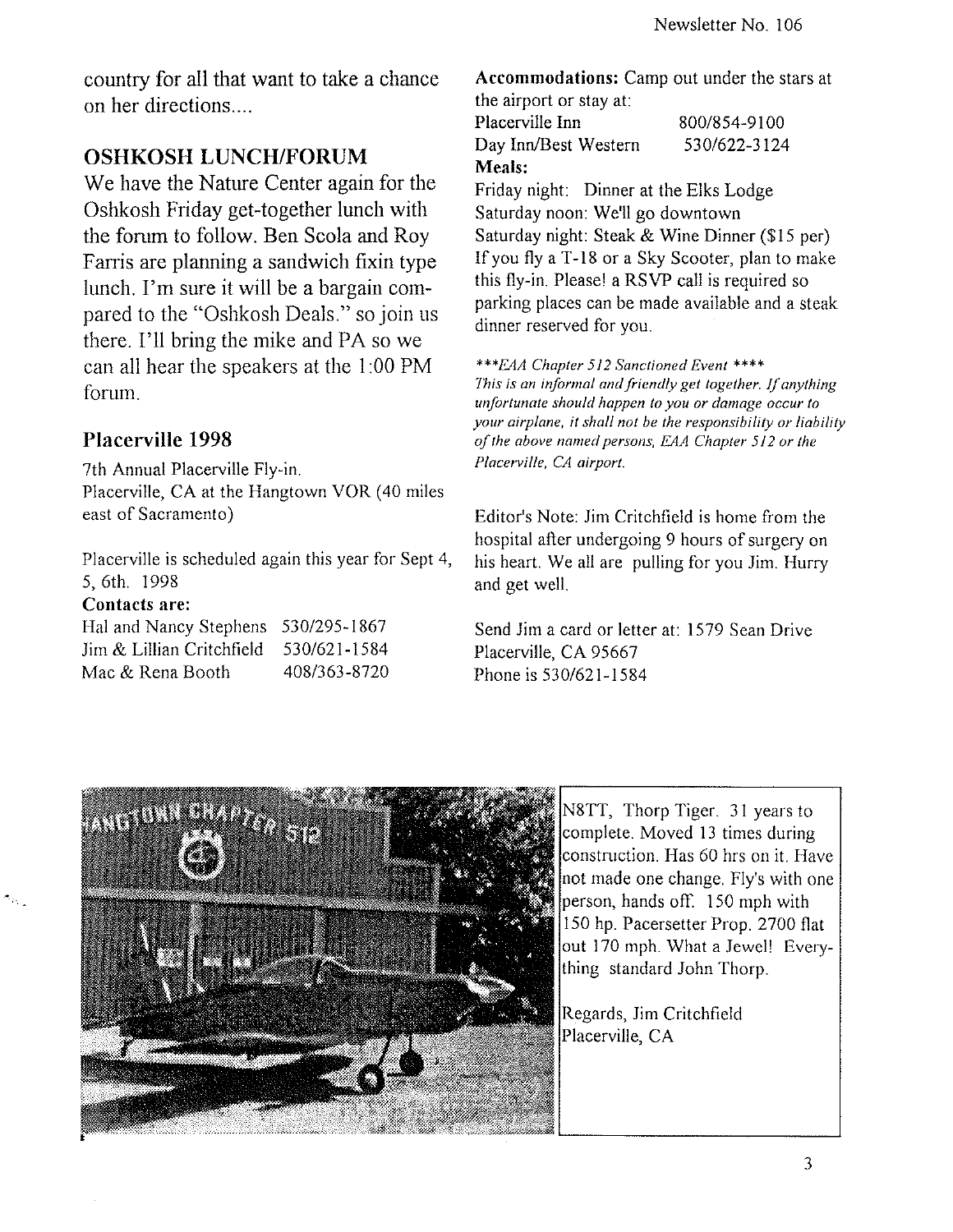$\sim 10^{-11}$ 

![](_page_3_Figure_1.jpeg)

#### Richard,

I'd like to say thank you to all the folks who helped me in my search for a T-18. I recently bought Evan Roberts' lovely rebuild N89ER. It now resides just North of Ft. Worth, Tx...

I'm indebted to a number of people whose help was invaluable. Rick Jones and Gary Green spent a lot of time preparing me to find a solid airplane. Rick flew me down and looked the airplane over prior to the sale. Gary weighed her, did a new W&B and has offered a number of bits of advice. Lyle Trusty was also a wonderful source of info and advice. He burned up a lot of internetrons helping me look and advising me on what to look for. There were others around the country who contacted me with helping hands as well. My Dad and I are taking the airplane to SnF and Oshkosh and I hope to be able to put faces to the voices I've heard on the phone and on the screen. Thank you all again,

Damon Berry FAMBERI23@AOL.COM

![](_page_3_Picture_6.jpeg)

Richard,

I can't thank you enough for your time and patience as well as your commitment to share information on the T-18, with the newsletters as well as in person. Since our flight together, I flew again for a couple of hours with Cecil Hendricks in Seattle and completed my bi-annual in a Citaboria here in Anchorage.

My Thorp project has been built over a long period of time. It's Plan no. 1050 started in 1974, and I was the third person to own it by 1986. The hardest part to the project is finding the time and space to work on it. It would sit for years then I would work on it for 3 or 4 months or so full time + then it would sit again due to my other commitments. I had time to finish it this winter and with the help I have gotten from you and others like Cecil, I think my first flight will be some time this month.

I'm a month or so past my estimated first flight date but I'm not one to rush into anything of this magnitude. The building part of my Thorp is all but done and I just received the new prop I ordered from Aymar-Demuth. I am working on my neglected paperwork now and could get the FAA's blessing soon. It seems I would have to fly an extra 15 hrs. to get certified if I fly with the new prop. The McCauly prop is certified & within manufacturer's limits. The Aymar-Demuth, although probably safer, is not FAA certified and the inspectors I have talked to want paper proof. I would like to compare the flight characteristics of the two and I would hate to throw out a good propeller. I was thinking of flying the first 25 hrs. with the metal prop then switch after certification.

I had my T-18 C weighed with the McCauly prop with a beefy extension, folding wings with tanks, and 8 qts. of oil in a 0-320 and came up with an empty weight of 963 Ibs. at CG of 62.6. I'm sure I'll lose a few Ibs. when I switch the prop and extension but I worry about the CG moving back even further. I know I sound like the average aircraft builder, worried about their aircraft's weight but what it gained I lost in missed meals and long working days. It's good to be almost done.

Thanks, Richard Marson 6620 East 8th Ave. Anchorage, Alaska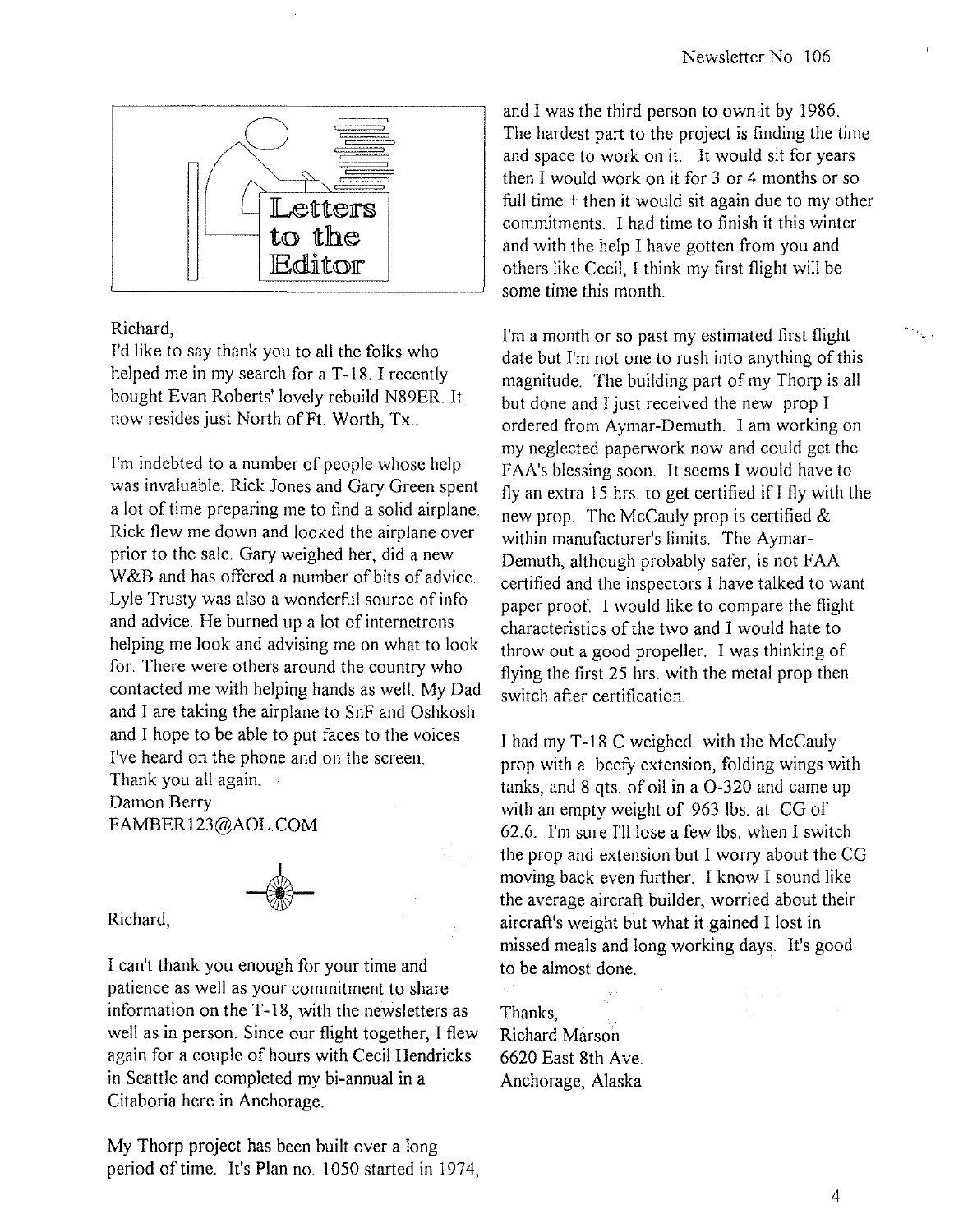#### Hi Richard,

I hope this letter finds Roxanne and yourself in good health with clear blue skies ending a short winter. With the warm Florida days and Sun & Fun just around the corner I'm seriously tempted but it's been an EI Nino winter out here. What started out to be a two-week annual on my schedule is now going on its fourth month. It seems like it's going to rain forever and we have so much water on the floor of the hanger I'm afraid to stay too long with no lifeguard on duty.

The big news out west is the date for the Placerville T-18 Fly In - Sept. 4,5,6. We're looking for another outstanding turn out this year. We had more than 30 T-18s last year (as well as some strange looking RV something or others).

Jim Critchfield and the Hangtown EAA chapter 512 will open its doors for everyone with camping, picnicking and parking areas available for all guests. Shuttle service will be provided to lodging destinations and our scheduled lunch on Saturday. It won't take much arm-twisting to get Hal Stevens to take up his bugle as master of ceremonies again this year and open his hanger to the forum on Saturday. With Hal's direction and the aid of his sidekick (yours truly), we hope everyone finds the fly-in both educational and enjoyable. As is custom, the steak dinner is on for Saturday night.

I'd like to thank you for all your great work on the newsletter. It's a treasure trove of information for those of us involved with T-18s. Thanks also for being that link to help us better help each other.

Like free tickets left at the stage door for Elvis, we have two prime ribeye steaks and a bottle of California's finest waiting should you and Roxanne find your GPS programmed for our wild west. By the way, we've also got the cheese.

Best regards, Mac E. Booth, Jr.

S.

Hi Richard,

Add me to the T-18 list if you don't mind. I have N4588, ser #671. It was finished in about 1976-- it's going through a repaint/reupholster rebuild right now. No electrical, GPU for power, weighs 817#. Will probably reach 825# or so when finished.

Do I understand that you have stall strips for sale? If so, I'll take a pair. See you at SUN and FUN. DAVID ALDEN

*(Editor's Note:Sorry,* J *don't have stall strips/or sale.)* 

![](_page_4_Picture_12.jpeg)

Rich,

Enclosed find my check for 1998 dues. Sorry, but I absolutely REFUSE to cut up any more of my Newsletters in order to fill out personal info I KNOW you already have. Besides, if Susan found out that I chopped up her article, I'd never hear the end of it. In case I haven't told you, I bought a "T" hangar at the Landings condominium (private) airport last October. Heated, lots of lights, insulated, forty-four foot electrically operated bi-fold door and large enough to build in as well as house the Skylane. The airport is about six miles west of Elgin Illinois. Point of possible interest, in the spring of 1980 I went flying with the late, Bill Gilleon in his T-18. He rented space at the Landings in a hangar identical to mine. He was in the hangar with a Skylane!! It was tight but very doable. Like I said, "Point of possible interest" especially if anyone is heading this way before mine is finished. ( Can't blame a guy for dreaming.) Hi to RoxAnne for us. Best Regards, Ben Scola

![](_page_4_Picture_15.jpeg)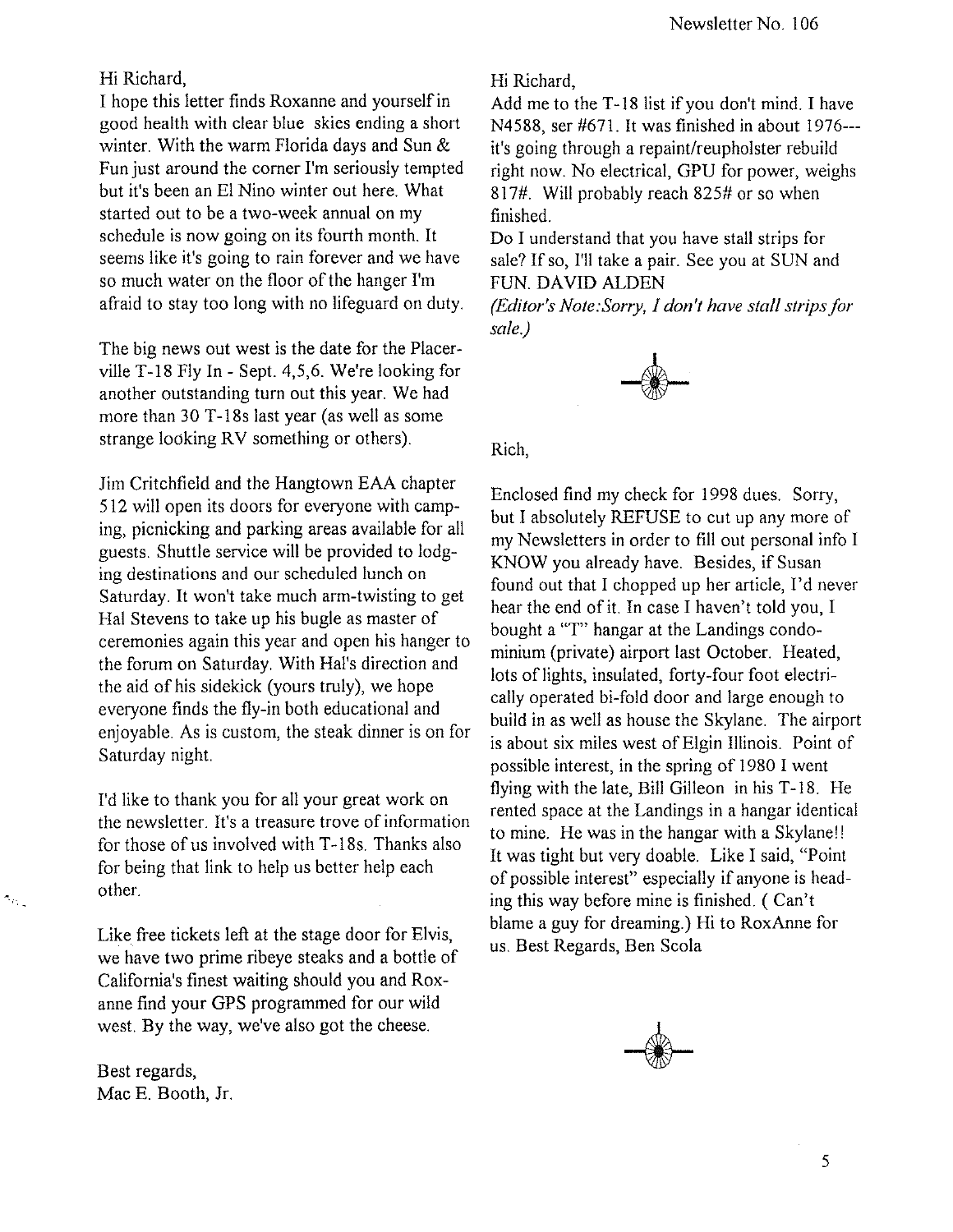#### Rich,

Hi Rich

Enclosed, please find my dues for the current year. Your letter is a great asset to my flying. I plan to attend a few fly-ins during the year  $\&$ hope to meet some of the people who build and fly T-18's.

I have purchased the stall strips for my bird, but have not found the technical info on installation. If you could assist I would appreciate it. I would be glad to share the parts with another T-18 owner, because I have enough material for two airplanes. Sincerely, Bob Carman Phone: 607- 754-7757 or email pnamrac@ao1.com

![](_page_5_Picture_4.jpeg)

Just ordered a set ofT-18 plans (my second, actually) and got your web site in the receipt of order notice from Eklund Engineering. Can you tell me what the annual sub cost for the Newsletter is? I got the cost for the back issues, but couldn't find the one year cost. From faulty memory, my first plan set was #279 from John Thorp. The project reached wings and tail stage before a career change made me sell it - which I regretted later. That was in Australia, 1977. I'm now living in Portland, Oregon and the bug is biting again.

Cheers! Ron Chernich

![](_page_5_Picture_7.jpeg)

Dear Rich & RoxAnne,

Have been very busy - eyeballs deep in airplanes! Flew out to Georgia in October and bought a 1953 Cessna 170B. In 2 112 months I've put 80 hours on her. The Thorp is a little jealous but I still fly her enough. I let my girl friend and friends fly the 170 and I take the Thorp. The Pitts is coming along very slowly now but hope to start recovering the wings next week. I'd get a lot more done if work didn't get in the wayl

Will be at Oshkosh with the T-18 and the C-170B this year. My brother and his kids will take the 170 out there. Hope to see you there! or

Placerville! or some other fly-in!

N28TG sure likes her 180HP engine I installed, (65 hours on it now since Aug 97). Can you help me find a prop shop that will twist my Sensenich to the pitch I need? Email me at aginn@ladc.lockheed.com. Thanks and fly safe! Tony Ginn *8051256-4829* 

![](_page_5_Picture_13.jpeg)

Rich: I purchase N8428 from Alvin Postin and flew it home to Montana from South Carolina last fall. During the ferry trip home the electric trim system failed (sheared pin at drive motor) and am now repairing and installing limit switches per T-18 newsletter articles and instructions. I find the newsletters very helpful and informative.

Please print my name/address and telephone number to assist any T -18 pilots in finding a Montana contact for cross country help or assistance I may be able to offer. Thanks for your efforts. Russ Verbael P.O. Box 305 Dutton, Montana 59433 Phone: (406) 476-3315

![](_page_5_Picture_16.jpeg)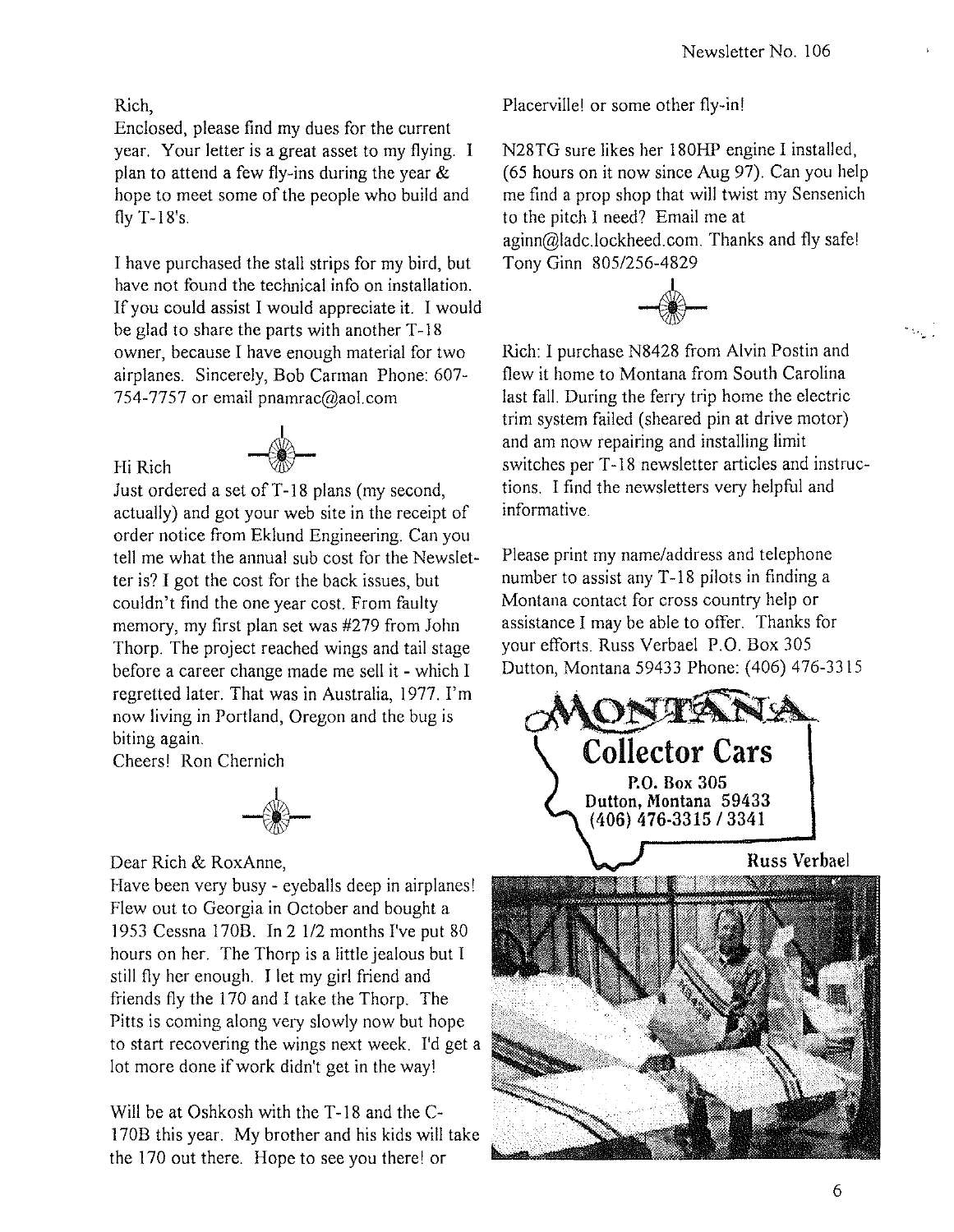Dear Rich,

My wife and I sold our "Sweet Dreams" T-18 in October, 97 to a new owner. (4th for this airplane now). We owned NIOl4Z for 7-yr's and have many wonderful stories to tell, but to many to list in this short note. "Great Airplane" though. I've now owned six airplanes now and the Thorp T-18 will always be right up there with the best of them for me.

I sold the T-18 to a Mr. Sam H. McDaniel 3265 Flora St., San Luis Obispo, CA. 93401. He might like to continue the news letters? I gave him most of my copies when I sold him the airplane. Oh yes, he is 78 yr's old with two plastic knees. How about that! A real "Tiger."

So Long, "Keep-EM-Flying' Rich" Dave and Carol Tennant.

P.S. All the people who fly and own T-18's which we have known or met in 7 yr's were the best troops I've ever known.

*(Editor's Note: Thanks Dave and Carol, Safe flying to you both.)* 

![](_page_6_Picture_7.jpeg)

Hi Rich,

 $\gamma_{\rm A}$  .

Here's a photo of Harlo McKinty's S-18, that he lets me fly. It's too bad I can't take it to the fly ins, but we are stuck with driving because of all of the booth supplies we need for our Temperfoam exhibit.

By the time Janice & I exhibit at Oshkosh, Sun N Fun, & Copperstate we've used up all of her vacation time not to mention the catch up work waiting when we return home.

Maybe someday we can make it to one of the T-18 Fly-Ins. Sincerely, Jim Fix (Editor's Note: Harlo's S-18 is our Cover Photo for this issue.)

Dear Rich,

![](_page_6_Picture_13.jpeg)

Please add my name to your T-18 newsletter subscription list. I've just purchased a structurally complete T-18CW from Jim Renniker of Minneapolis. The *SIN* is 866.

Please place a want add in the newsletter that I am in need of a conical engine mount and have a 180 hp dynofocal for trade. Also I want to purchase a used/unused "Garrison" updraft cowling that was sold through Air Craft Spruce for some time. I am aware of the cowling problems associated with these and believe I know the fix.

I have yet to inventory Jim's newsletters so I was glad to hear you have the back issues available.

I am 40 yrs old, married, one son. A&P, A.I., Pvt. PIt. I work for Northwest AIL's in DTW and have been here for 14 yrs.

I helped finish a T-18 in 1976 with Dr. Richard Burlingame, N62RB. Several yrs latter it was destroyed by a prop failure by its third owner. Thank you, Matt Null 3300 Goat Fell, Ann Arbor, MI 48108

![](_page_6_Picture_19.jpeg)

Richard,

Sent you an email but with a new computer I don't know ifI got thru. We had a problem deciding to have the 7th Fly-In. The EAA Chapter hungry for money put a \$2.00 a head charge on fly-in people, plus \$50.00 a day for a porta potty, didn't know whether we could swing it, so we said go for it. Sept 4, 5, 6th are the dates for Placerville NO.7. It's close to Labor Day but we've been successful on that date so far. More Later, Jim Critchfield 1579 Sean Drive. Placerville, CA 95667. (916) 621-1584 email critch@inforum.net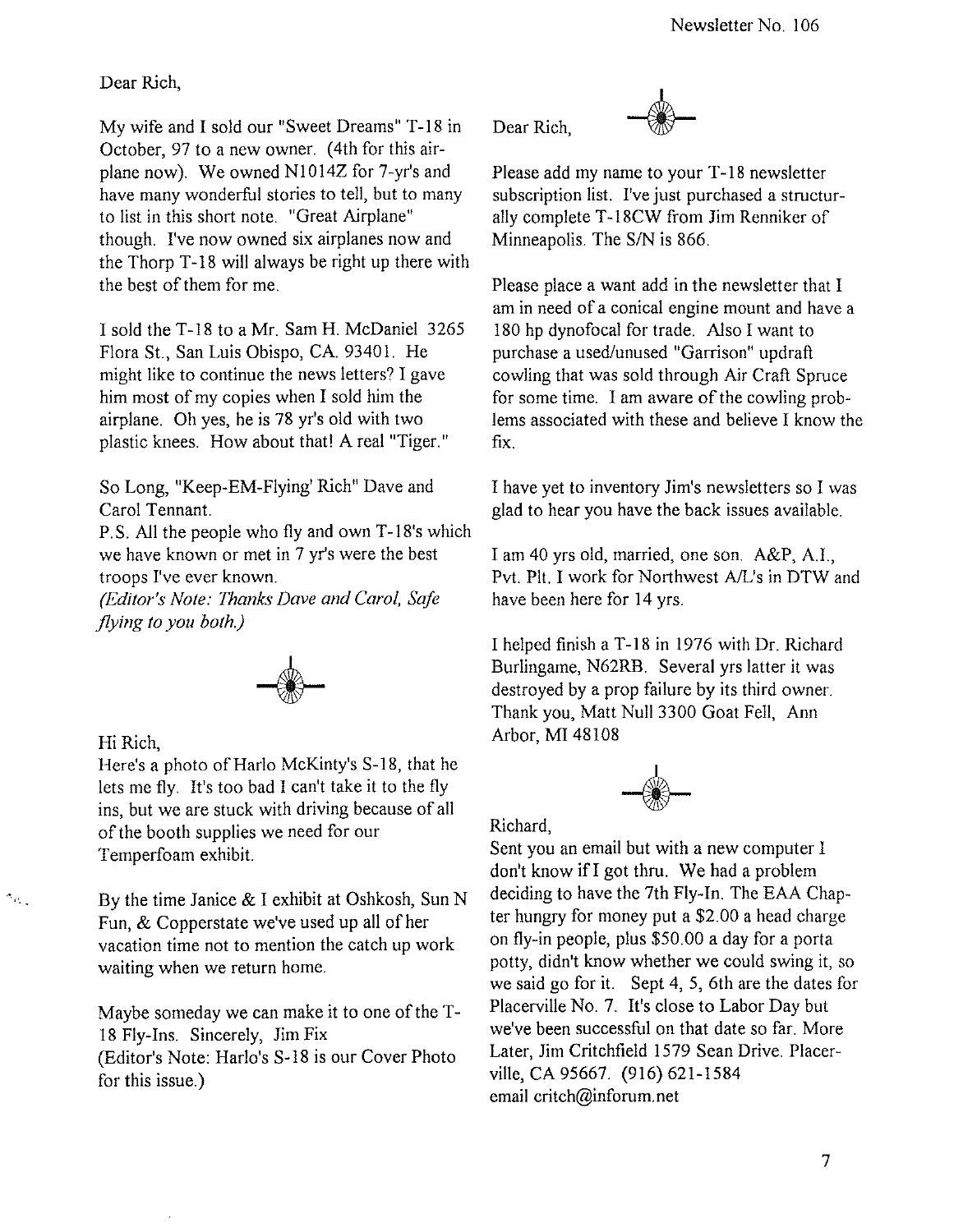January *20198* 

Dear Rich:

Many thanks for the back issues of newsletters that you forwarded some weeks ago. I have perused all of them and found owners with problem similar to my own so they already have paid for themselves. I finally got my permanent C of A from Transport Canada a few weeks ago and now have 43 hours on C-FLDP. It is certainly a nice aeroplane to fly and I am more than pleased with it (photo enclosed). The plane stalls straight ahead at something less than 55 m.p.h.. The ASI scale starts at that speed and the needle at full stall with full flaps is just under the first mark. I have the "new" folding wing design (S-18) and it seems to be performing as advertised. One problem that 1 am working on (with a lot of help from Mike Archer of Classic Sport Aircraft) is the lack of forward trim at higher speeds. We have tried lengthening the 521-1 link in the tab system (by 3/16ths) with some noticeable improvement. However at speeds over 150 m.p.h. there is still a need for slight forward pressure on the stick even with full forward trim. After reading Bill Mnich's report in Newsletter 104 I feel there may be something in Newsletter 93 that may be of same help. I also have an intermittent problem with rough running engine which 1 am attributing to over rich mixture. The interim solution is to slightly lean out the mixture but I shall be trying out Jack Waxenfelter's design as a

more permanent cure. I am very impressed with the new layout and clarity of your newsletter. I still have many of the old ones and there is no comparison for legibility.

> Yours truly, L. D. Perkins

#### **More from L.D.:**

Following the advice of Mike Archer I lengthened the 521-1 link in the horizontal tail assembly  $1/16$ th inch at a time and ran flight tests on it each time. Finally at 3.45 inches the trim responded properly and I can now fly it at high speed without having to hold forward pressure on the stick, where as previously it was necessary to reduce the airspeed to about 130 mph to compensate. The down side is that I have six sets of links left over not counting the original. The problem of a (sometimes) rough running engine was caused by my carb heat box control arm being too close to the side of the carb air scoop and getting gradually bumped out during flight by engine vibration thereby creating a too rich mixture. The plane has all the in-service acrobatic mods built into it and I plan on aerobatting it after I have a few more hours on it. I would appreciate any experience (recent or otherwise) which some of your readers may have acquired in that field. L. D. Perkins

![](_page_7_Picture_8.jpeg)

L. D. calls his Thorp (C-FLDP) Bated Breath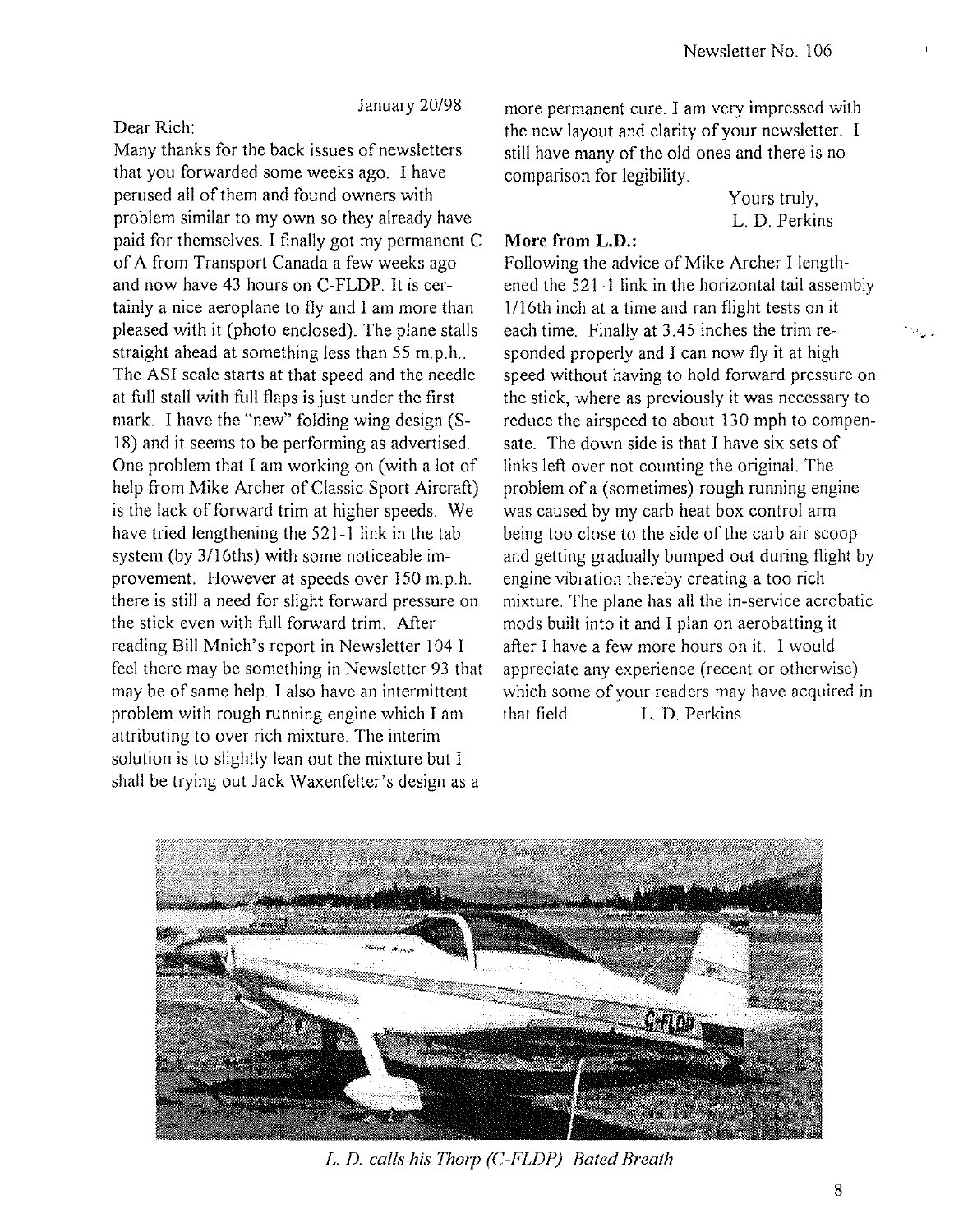# **Results of an Over-G Event**

#### Kim Nack

My aircraft was involved in an over-G flight and suffered some wrinkling that I would like to share with the T-18 community. Immediately after an early post Flight Test period flight with passenger, (26) hrs) I noticed some wrinkling of the outer wing panel skin at the upper main spar. I have pictures of this flight as it taxied out and as it taxied in. This shows that the wrinkle occured during that flight. This wrinkle was greatest at the intersection of the nose ribs and the spar in the upper skin of the outer wing panels. Another wrinkle developed in the fuselage side skin (RH)just above the C-580-17 doubler. also, the dash frame (603) collapsed with and at the skin wrinkle.

The aircraft weighed 1400 Ibs (gross weight) and the recording G-meter in the dash, read 5.8 Gs. The wing skin was 2024-T4 of .025 thickness. The fuselage side skin was the same. My inboard wing was built with .032 thk 2024T3 material. The dash was 2024T3 .032 thk. Both failures were due to compressive loading. The pilot noticed no difference in aircraft handling. He and the passenger, who were wearing parachutes, were surprised to hear of the wrinkles after landing. I am repairing the wrinkled areas with doublers. The fuselage has doublers on the dash frame inside the fuselage and the wing has external straps at each rib.

The flight manouver during which the wrinkles occured is not easy to pin down but a loop is most likely the one.

![](_page_8_Picture_6.jpeg)

Right hand fuselage side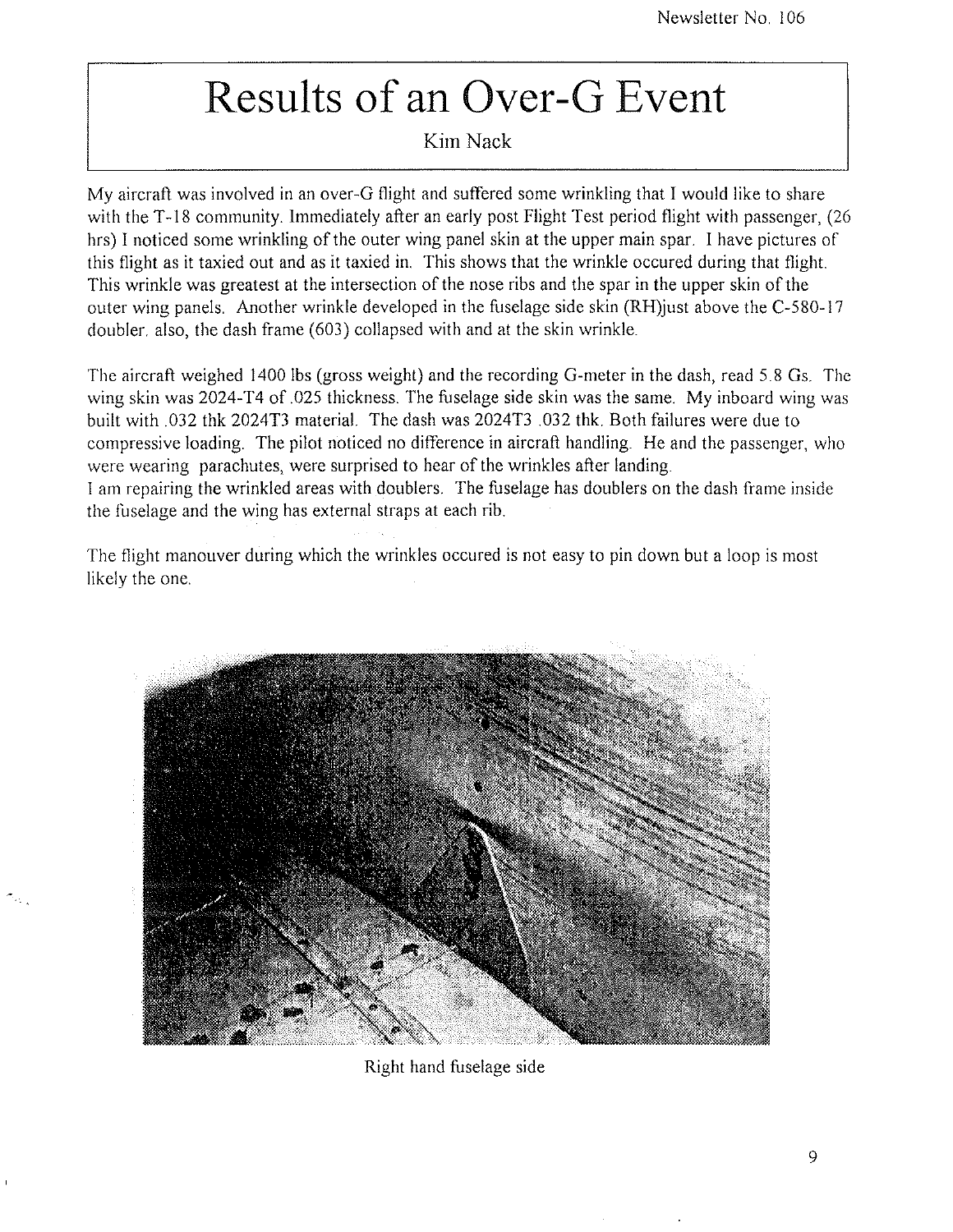..

I hope this report is helpful. The aircraft is up to its intended structural capabilities and signs of distress occured at the appropriate time and place.

My test pilot, who has 6000 hrs with 4000 hrs in light tailwheel type, is very pleased with the way the T-18 flies, especially the stall with the stall strips.

*Editors Note: Before someone out there writes to say: No reason for pulling 5.8g's to do a loop in a Thorp. I'll say it for them! I had the opportunity to check out this test pilot in my Thorp. Although very experienced, he has a hearing problem!!! He doesn't listen! I discussed G loading and the limits on the Thorp with him. While flying my airplane he started to enter his own spin test program when I took the plane from him!!! What a cowboy! 7hank you Kim for the willingness to share this*  problem and bad experience with us. Kim lives at 2940 Devonshir Dr. Florissant, MO. 63033

![](_page_9_Picture_4.jpeg)

Right hand outer wing panel

![](_page_9_Picture_6.jpeg)

Left hand outer wing panel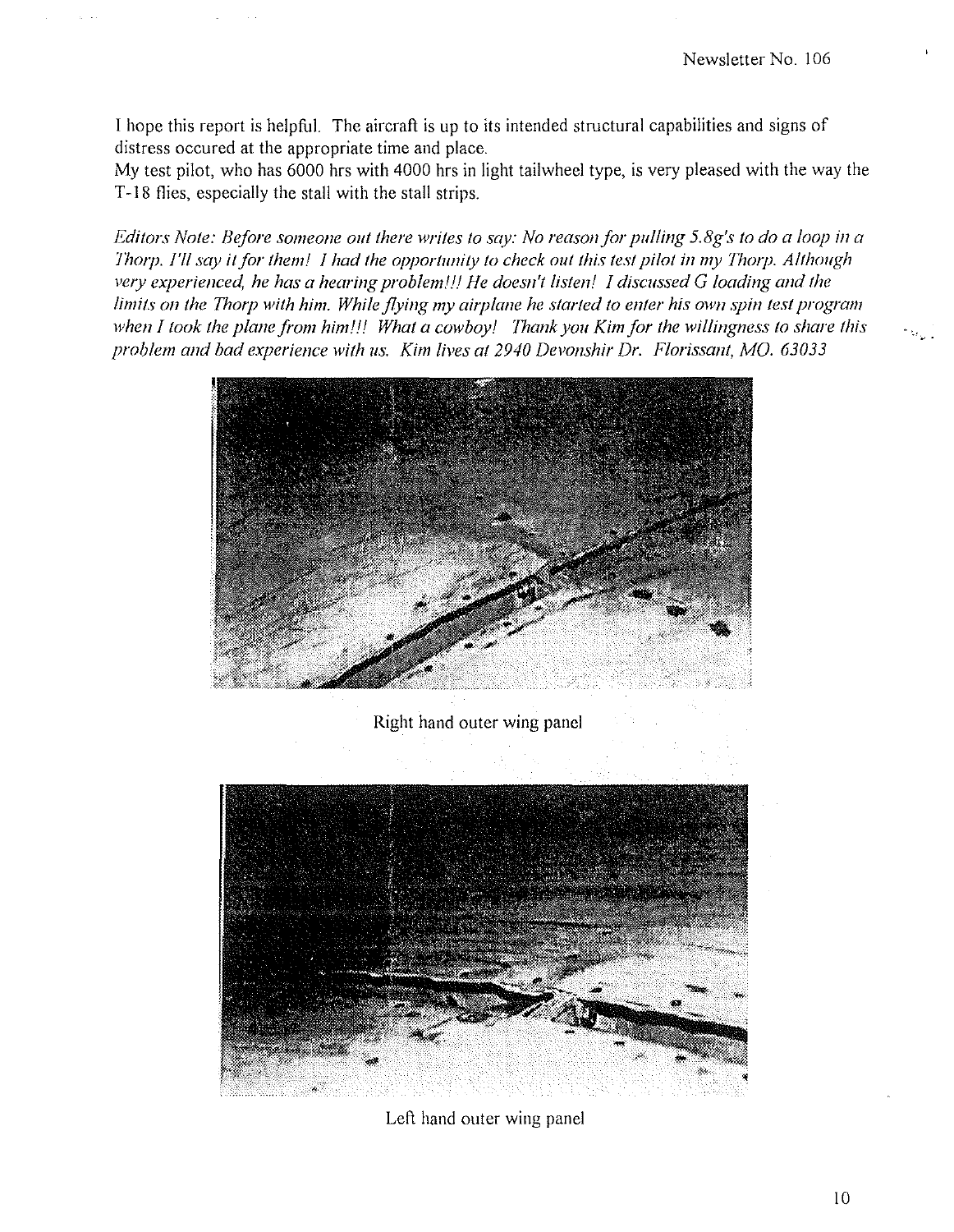# **FOR SALE:**

T-18C Airframe basically completed. Most everything from spinner to tailwheel. Has LDS airfoil. No radios. Engine is 0-320 150 **HP,**  conical mount. Has yellow tagged std. solid flanged crankshaft, yellow tagged cam shaft, all new rod and main bearings, new pistons and rings, cylinders 47 hours since chromed (per log book), wet vacuum pump, metal float and one piece venturi in carb. All fiberglas. Maybe 2 or 3 months to 1st flight. \$14,000 FIRM

I have for sale a complete set of S-18 drawings with builders manual by LDS. I bought these drawings from LDS and was issued S-18 serial number 18. The drawings are very clean and are completely unused in any way. \$180.

Barrett M. Kemp (501) 968 7318

### FOR SALE:

For Sale:-T-18 damaged on landing. Damage to left wing, hor, stabilator, aft fuselage and minor damage to landing gear. Will sell decertified. Prefer selling as whole assembly but will consider parting out. Jack Waxenfelter (501)967-3100

### **FOR SALE:**

T-18 C with 0-320 150 hp Lyc. Aircraft and engine has 450 hr. Aircraft won the Wright Brother's Award in 1995. IFR equipped. Price is \$44,000 For details and equipment list contact: Richard Snelson at 217/939-4215

(/~ditorfs *Note: As of* 5/2/98 *a sale is pending)* 

### FOR SALE:

```
T-18 N252F
```
Built by Lyle Fleming, Lancaster, California, finished construction 1990 S-18 folding wing, Trailer, 237 hours total time, airframe and engine, No damage history, Lycoming 0-360, fixed pitch metal prop. Ellison Throttle Body, 200 MPH at 75% power, Prolessional electrical wiring, Electric pitch and roll trim, IFR Panel, Two Radios, Loran, Transponder, White over blue paint, June Annual \$27000 or best offer

Contact: Paul Reukauf 43740 N. Lively Avenue Lancaster, CA 93536805-258-3076 day *80S-*948-2478 evening paul. reukauf@dfrc.nasa.gov

# **FOR SALE:**

Lee Skillman's Thorp S-18 project is for sale. He's got it priced at \$10k and it's all the parts and accessories that are supplied by Classic Sport Aircraft in their catalog. Fuselage is on the gear. He has canopy, windshield, dual brakes, and on and on. Someone is going to get a real deal when Lee sells this project. By the way Lee's work is outstanding, his first Thorp won a lot of awards including the Wright Brother's Award. Give Lee a call at (334) 633-3535 to discuss it.

### **Wantcd**

A conical engine mount for a T-18. I have a dynafocal to trade. Also: *Newl* or used single inlet Garrison fiberglass cowl. Contact: Matt Null 3330 Goat Fell, Ann Arbor, Ml 48108

# **Electrical Workshop**

The following electrical wiring information is from Charles A. Wagner **from EAA Chapter 1000. Thank you very much Charles for letting us usc it in the Thorp Newslettcr.**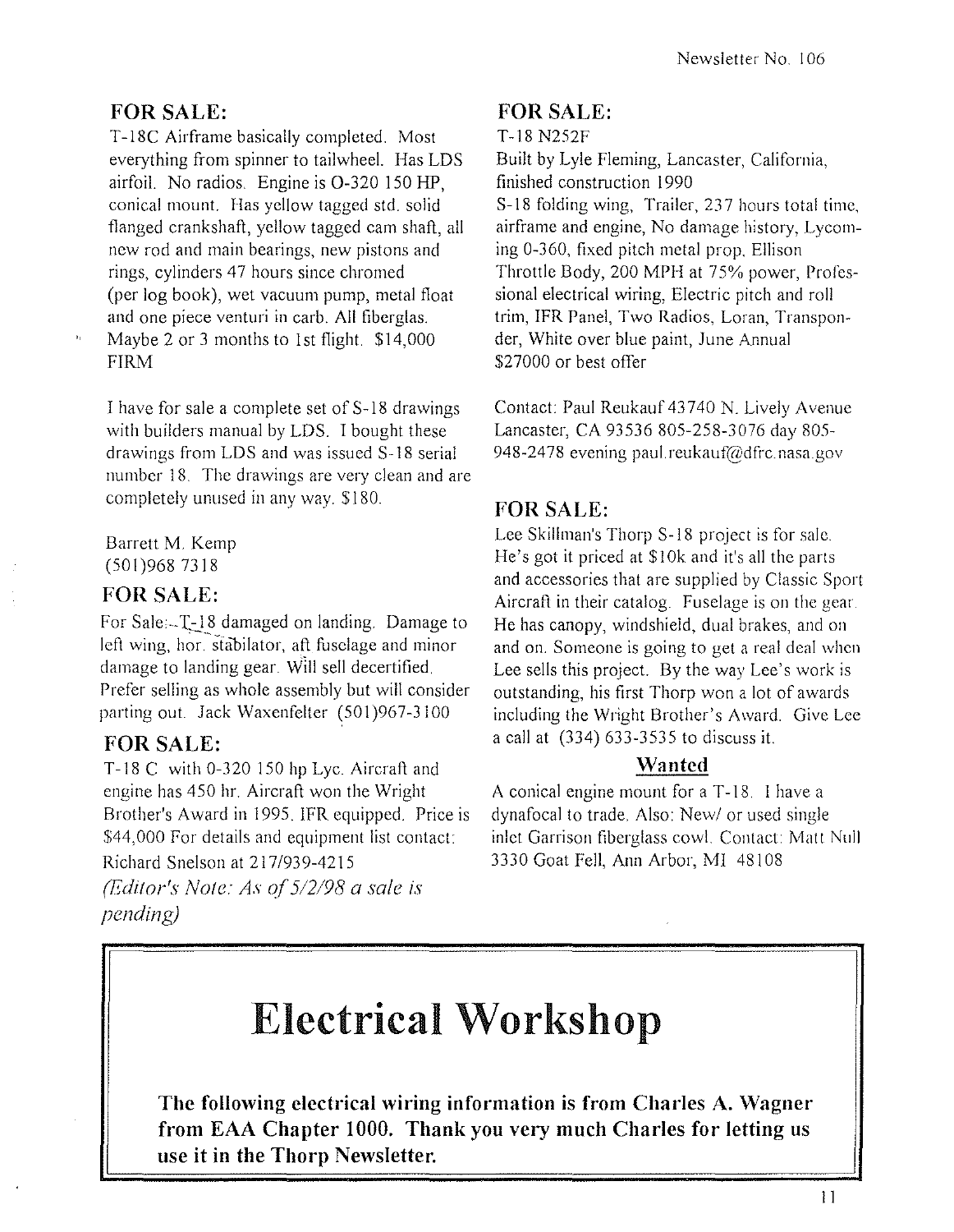#### CUTTING AND STRIPPING

- Note: Prices indicated generally represent the lowest price I know of for a tool of reasonable quality. Cheap tools will not produce good quality results.
- Cutting: Wire-cutting dikes. flush or semi-flush cut  $$12$  Use for small wire up to about  $14$  gauge.

Shearing type wire cutter  $S20 -$  Use for large wire and coax cable.

Caution: Never use wire cutters for anything other than soft copper or aluminum wire.

Stripping: Pocket knife - Do not use!

Guillotine type stripper - This is the most popular type and is widely sold. Relatively inexpensive. I do not recommend them because of the high risk of nicking the wire.

Ideal Custom Stripmaster for Teflon \$120 - Obscenely expensive! This is my personal favorite. Easy to use and virtually impossible to nick wire. Although intended for Teflon, it works extremely well on all types of plastic insulation. To save money. I purchased a regular Stripmaster with guillotine blades (much cheaper) and a set of Custom Stripmaster replacement blades (they fit). The combination was about half the cost of a Custom Stripmaster. One blade set fits wires from 26 to 16 gauge, and the other blade set fits wires from  $14$  to 10 gauge. Both sets are extremely useful.

Round Cable Stripper \$41 - This works for coax cable and wire that is too. large for the Custom Stripmaster. Requires much more care in its use. Must experiment to set blade depth.

Stnp Length:

r - 1

<sup>~</sup>*C* U/L-W TlfJc

Other than not nicking the wire, this is the other critical part of stripping. The correct strip length must be carefully determined for each type of terminal you are using. In general. too little strip length will weaken the electrical connnection. while too much strip length will reduce the strain relief needed to avoid fatigue failures.

> SHOWER SITS ON INSULATION O.D. CUTTER BLADE NEVER TOUCHES WIRE

CUSTOM STRIPMASTER BLADES

 $73LFDES$ 12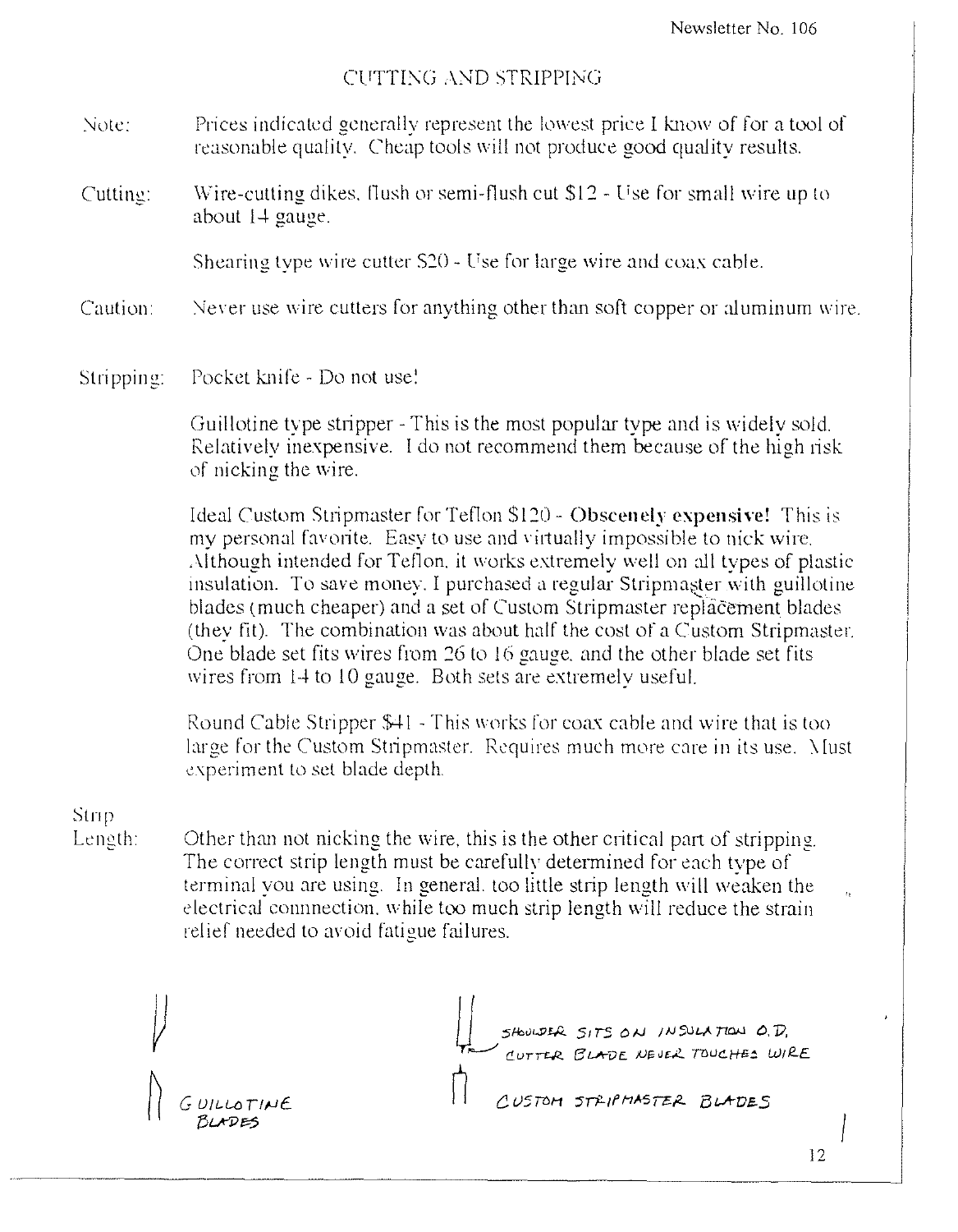#### CRIMPING

| Insulated<br>Barrels: | AMP Super Champ and similar tools \$10 - The best of these tools can make<br>barely acceptable crimps if you use them properly. Some of these cheap<br>tools have crimp cavities that are completely unacceptable.                                                                                                                                                                                                                                                                                                                                                                                                                                                      |
|-----------------------|-------------------------------------------------------------------------------------------------------------------------------------------------------------------------------------------------------------------------------------------------------------------------------------------------------------------------------------------------------------------------------------------------------------------------------------------------------------------------------------------------------------------------------------------------------------------------------------------------------------------------------------------------------------------------|
| $\mathbf{I}_1$        | Ideal CrimpMaster frame and die set \$60 - This is the least expensive good<br>quality insulated barrel crimper I know of. AMP makes good tools also.<br>The AMP ProCrimper is probably a very excellent tool, but is more<br>expensive.                                                                                                                                                                                                                                                                                                                                                                                                                                |
| Open<br>Barrels:      | Molex pins and various other terminals use open barrels. Each barrel type<br>has its own specific crimping tool. Use only open barrels that have both a<br>conductor crimp and an insulation crimp for strain relief.                                                                                                                                                                                                                                                                                                                                                                                                                                                   |
| Battery<br>Cables     | Del City crimping tool $$142$ (1989 price) - This is the least expensive big<br>wire tool I know of, and it crimps many sizes and types of very large wire<br>terminals.                                                                                                                                                                                                                                                                                                                                                                                                                                                                                                |
| <b>Hints</b>          | Make a sample crimp of each type of crimp you plan to do, and pull test it to<br>destruction. See what fails. A good crimp will deform the wire inside the<br>barrel, demonstrating the extreme pressure present. If the wire cleanly pulls<br>out at only a modest force, the crimp is inadequate. If some strands break<br>off and stay inside the barrel, you have a good crimp.                                                                                                                                                                                                                                                                                     |
|                       | It is imperative that every crimp provide both an electrical crimp and an<br>insulation crimp. The insulation crimp prevents vibration-induced fatigue<br>failures. Do not use terminals that have an all-plastic "funnel entry" barrel.<br>These barrels are not meant to crimp the insulation. If you do crimp the<br>plastic barrel, there is no assurance that it will remain crimped for life. I<br>recommend the AMP PIDG series of terminals. These have a copper sleeve<br>inside the barrel that is meant to permanently grip the insulation. In my<br>opinion, these are the best terminals available, and they do not cost much<br>more than the cheap ones. |
|                       | Battery cable lugs do not have anything to crimp the insulation. I                                                                                                                                                                                                                                                                                                                                                                                                                                                                                                                                                                                                      |

recommend using shrink tubing overlapping the crimped barrel and the wire insulation, but this provides only minimal fatigue protection, For best results, support the cable to prevent excessive bending at the terminal.

 $\ddot{\phantom{1}}$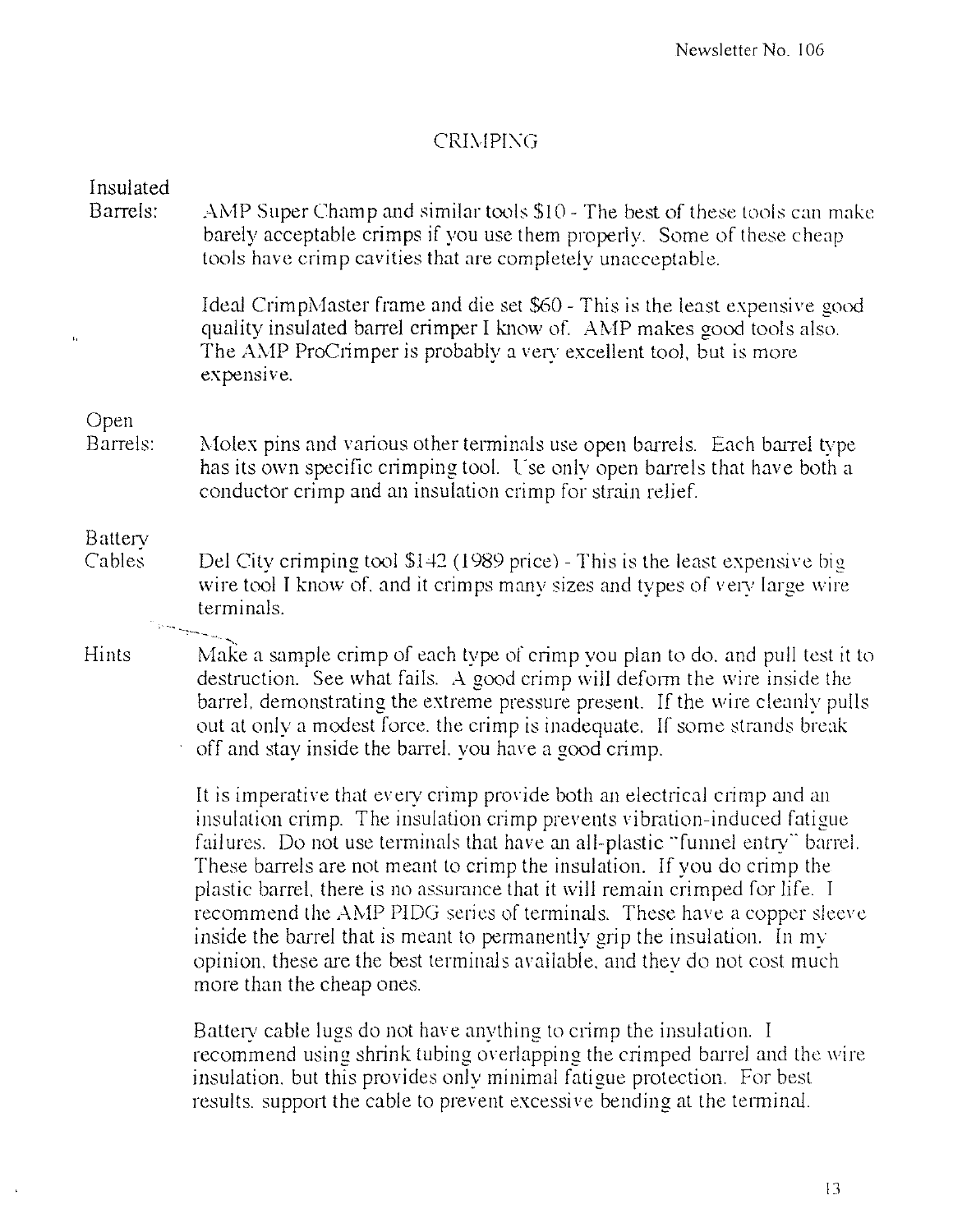#### MOLEX CONNECTORS

Comment: Molex connectors are about the cheapest connectors around. They are light in weight, reliable, and fairly easy to work with. Considering the major advantages in building in electrical disconnect points in your project. Moley connectors offer an unbeatable set of features.

> The small .062 pins take wire from 18 to  $24 \text{ AWG}$ , and can carry 5 amps each. The large .093 pins take wire from 14 to 20 AWG (large wire version or 18 to 22 A WG (small wire version). Large pins can carry up to 12 amps each. but you must derate the total capacity for larger connectors. You can carry 12 amps on two or three pins while carrying much less on the others.

Strip

- Length: About .125" for small pins and about .165" for large pins.
- Crimping: Molex 11-01-0008  $$154$  for small pins and 11-01-0084 S128 for large pins. These are the tools I use and recommend. Molex also offers low cost tools 11-01-0015 \$13 for small pins and  $11$ -01-0014 \$13 for large pins. I have no used these tools, and cannot comment on their crimp quality. However, the are not ratcheting tools and the user must make sure a full crimp is completed each time. Also, two separate crimps must be done, one on the conductor and a second one on the insulation.
- Insertion: Molex pins are simply pushed into the back end of the connector body. If the wire is stiff enough. you can push the pins in using the wire itself. For small wire. a small screwdriver can be used to push the pins in. Make sure the pins are in all the way so that their tangs engage the notches in the body
- Extraction: Molex 11-03-0002 \$10 for small pins and 11-03-0006 \$10 for large pins. *A*  sleeve on the tool compresses the tangs and a spring-loaded pin inside pushes the pin out of the body. After a pin has been extracted. **vcry slight!.'**  expand the tangs if it is going to be inserted again.
- Hints: In your documentation, make sure you identify each circuit with the pin number in each connector. The connector bodies have pin numbers molded in. Also identify each connector. I use J-numbers (i.e. connectors J1, J2. etc.) for both the male and female halves. so J2 mates with J2. etc.

Remember. female is the hot sex. When a connector pair is disconnected. the female pins (which are normally used in the "receptacle" bodies) should be on the hot. or electrically live side. They are less likely to short oul.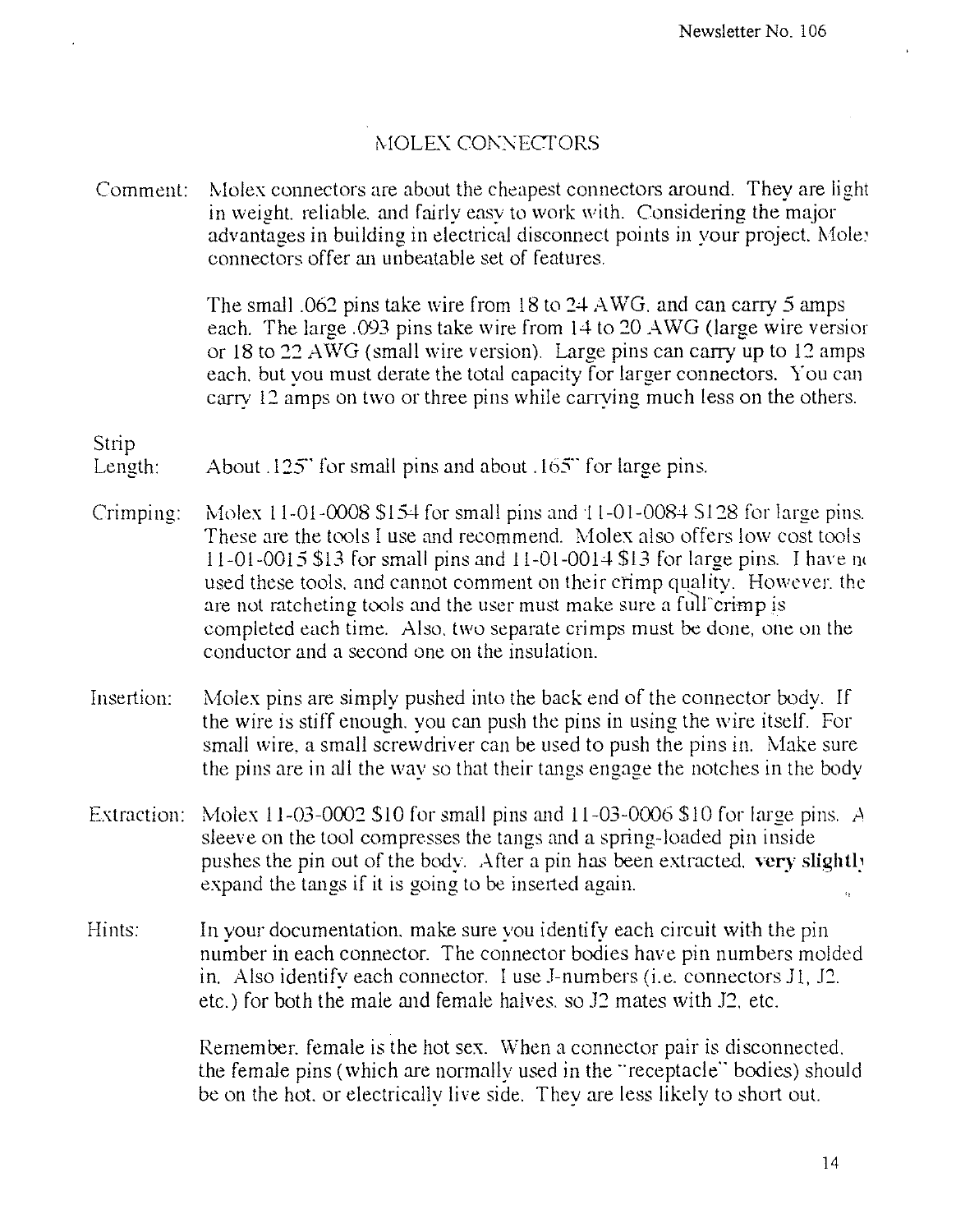#### SOLDERING

IVhere? Certain electrical connectors (radio. instrument. etc.) Printed circuit boards (if you have any) Certain switches. mostly small ones Potentiometers The center pin on BNC connectors Certain wire splices

¥.

- Wire: Do not solder PVC wire. The insulation melts. Automotive wire type GPT. irradiated PVC. Tefzel, and Teflon can all be readily soldered.
- Tools: Soldering iron. The best type is thermostatically controlled. but. as usual. is the most expensive. I have taken a low cost iron that gets too hot and mated it to a lamp dimmer to make a poor man's controlled temperature iron. Make sure the tips are iron plated. Unplated tips don't last long.

Wet sponge. or at least a wire brush. This is used to clean the tip. which needs cleaning very frequently.

 $\sim$  . A soldering gun or very large iron is needed for heavier jobs, such as soldering a tray mount RF antenna connector. The whole body has to be heated to solder on the shield and to seal the cover.

- Solder: Use only electrical grade solder, with rosin core. I like to use  $.031$  diameter solder made of  $63\%$  tin and  $37\%$  lead (known as 63/37). This formulation solidifies instantly when cooling. However, 60/40 is also quite common and works well.
- Tinning: Always tin the wire after stripping and before mating it to the device it will be soldered to,
- Solder cups Connectors with solder cups should have their cups partially filled with solder before the wire is inserted. Then by simply heating the cup. you can plug the tinned wire in without adding any more solder.
- Hints:  $\lambda$  Always make sure that whatever vou are about to solder is very clean. Use a mild abrasive such as ultra-fine Scotchbrite to clean oxidized surfaces.
	- Always wet the soldering iron tip with a small blob of solder before attempting to heat anything. This provides a heat transfer path.

Carefully inspect all work for proper wetting. Cold solder joints are bad.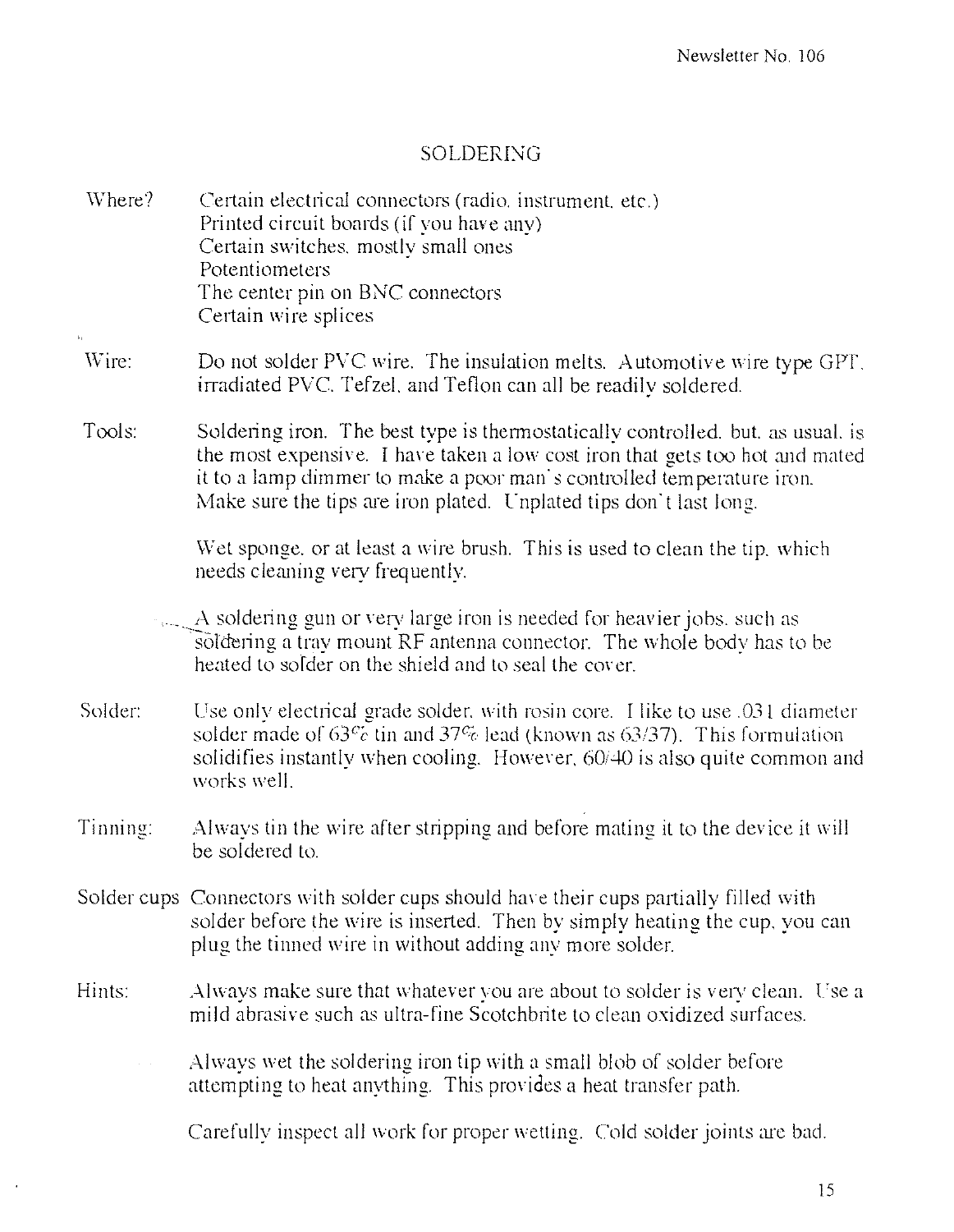# ${\tt SHRINK\,TUBING}$

| Types: | The most common types of shrink tubing are PVC and irradiation<br>crosslinked polyolefin. While PVC is cheaper, it shrinks about $20\%$<br>longitudinally (that's a lot!), and has a lower operating temperature, 105°C<br>The much better polyolefin shrink tubing shrinks only about $5\%$<br>longitudinally, and has a 135°C operating temperature.                                     |  |
|--------|--------------------------------------------------------------------------------------------------------------------------------------------------------------------------------------------------------------------------------------------------------------------------------------------------------------------------------------------------------------------------------------------|--|
|        | There are many specialized types of shrink tubing also available, such as<br>high temperature Teflon, extra heavy wall, extra high shrink ratio up to 4:<br>shrink tubing with a meltable adhesive inside for sealing, etc. etc. I use<br>shrink tubing with a meltable adhesive for sealing battery cable crimp<br>connections. The adhesive seal keeps corrosion out of the crimp joint. |  |
| Sizes: | Shrink tubing is available in a wide range of diameters ranging from $3/64$<br>2" inside diameter, unshrunk. When heated, it will shrink to $50\%$ of its<br>unshrunk diameter unless restrained by whatever is inside it.                                                                                                                                                                 |  |
| Uses:  | 1. Insulating otherwise uninsulated electrical terminals.                                                                                                                                                                                                                                                                                                                                  |  |
|        | 2. Insulating solder connections on connectors.                                                                                                                                                                                                                                                                                                                                            |  |
|        | 3. Insulating inline splices.                                                                                                                                                                                                                                                                                                                                                              |  |
|        | 4. Encapsulating isolated electrical devices such as resistors and diodes the<br>may be installed in wire bundles.                                                                                                                                                                                                                                                                         |  |
|        | 5. Protective wrap around wire bundles.                                                                                                                                                                                                                                                                                                                                                    |  |
|        | 6. Used as identification sleeve on wire.                                                                                                                                                                                                                                                                                                                                                  |  |
| Tool:  | Heat gun \$58 - produces the hot air required to shrink the tubing. Polvole<br>tubing shrinks at 121°C (250°F), and these heat guns provide air over 500°<br>to quickly heat it to shrink temperature. Hair dryers won't work.                                                                                                                                                             |  |
| Hints: | Don't forget to slide your shrink tubing onto your wire before soldering it<br>on, if you plan to insulate the joint.                                                                                                                                                                                                                                                                      |  |
|        | The heat gun can seriously damage many things with the high temperature<br>air it delivers. Use caution, and heat just enough to shrink the tubing.                                                                                                                                                                                                                                        |  |
|        |                                                                                                                                                                                                                                                                                                                                                                                            |  |

Do not use heat shrink tubing on PVC wire. The insulation melts easily.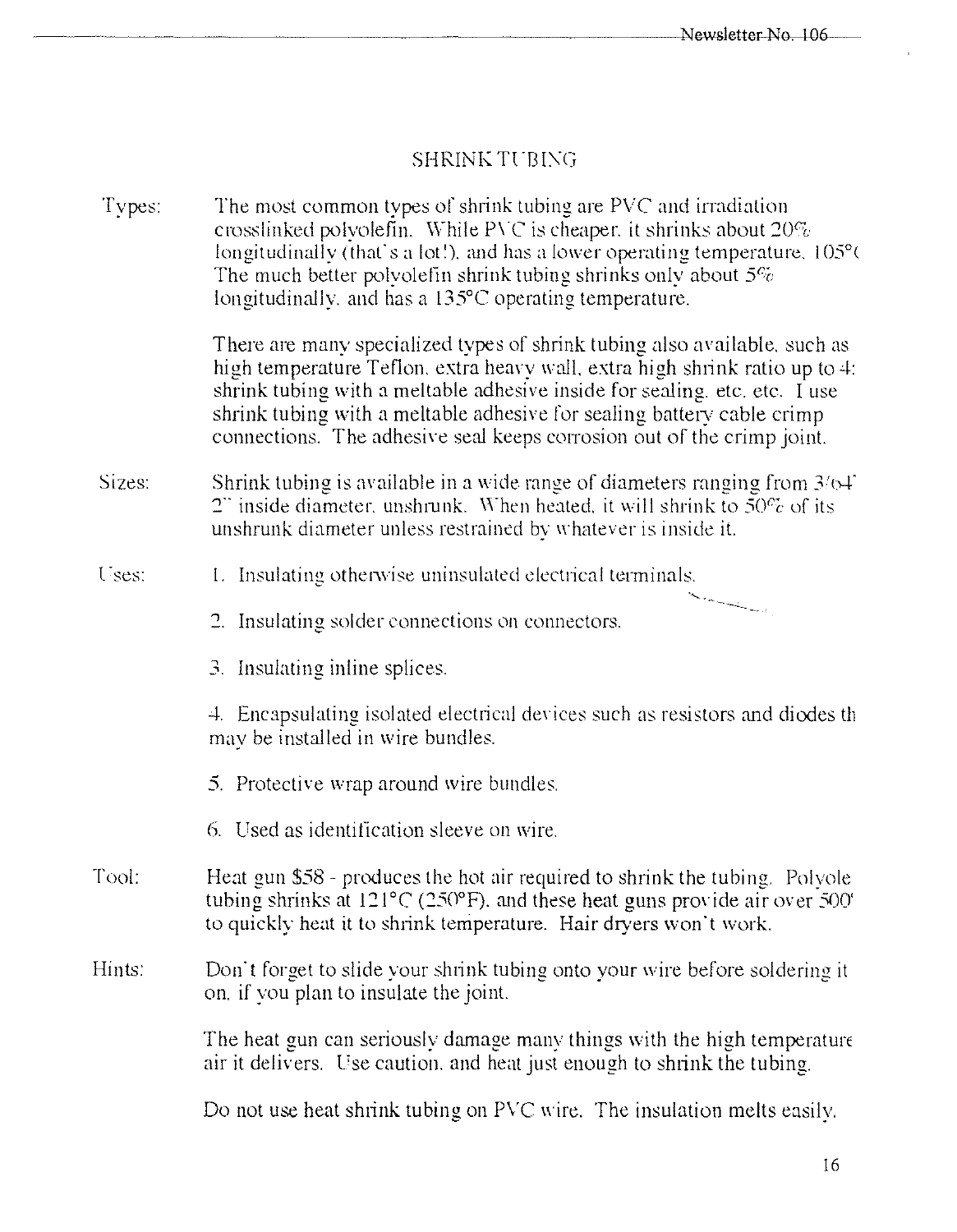#### SPLICING .AND POWER SIGNAL DISTRIBUTION

- Intro: In any wiring system, it is necessary to distribute certain signals, power leads, and ground leads to multiple devices. Thus there is a need for a way to connect multiple wires together. Some possibilities are:
- T-strips I do not use terminal strips because they are bulky, uninsulated, heavy, and a royal pain to work with. Besides having to bolt them down. I also have to deal with loose hardware during installation and maintenance.
- Splices Crimp splices can be used to add wires by crimping more than one wire into each end. I do not use them because they add unnecessary bulk to my wire bundles.
- Bus bars I use these only in specialized circumstances for power distribution. When needed. I fabricate one to fit the application.
- Solder In-bundle connections can be made by soldering on one or more branch wires to a main line and insulating the joints with shrink tubing. I use these a lot, because the resulting connection is extremely compact and lightweight. measuring and weighing little more than the basic wire itself. SEE SKERM BELOW.
- Crimp Crimping multiple wires into a single crimp barrel is acceptable, provided that the total of all wires is equivalent to an acceptable gauge for the barrel. It is also very necessary to make sure that all wires are fully inserted into the barrel before crimping. Common examples are two  $#22$  wires into a red (22-18) barrel, and two  $#18$  wires into a blue (16-14) barrel. This type of termination is particularly useful for forming daisy chains, such as supplying power to a group of circuit breakers or instrument lights. I recommend this type of distribution.

# High

Current When the current required in a circuit exceeds the rating of a conducting element, say a connector pin, the simple solution is to double up and use two wires or two pins in parallel to carry the current. If both halves of the circuit are built up identically. with the same wire gauge. same length. same pin type, etc., the resistance of each half is the same. forcing the current to divide itself equally between the two halves. This is a time-honored way to get a lot of current from one place to another.

-:::-tt!lI!-11c *TUJI* I}J (, ~ B' *,e.1,,,,,,-«* WI f2..C.  $\rightarrow$  $\epsilon$  -- *https://www.*inf  $5TRP$   $5E$ eTION  $\partial F$  MAIN WIRE WRAP ERANCH WIRE AROUND & SDLDER  $1/1050$  LATE LLYTH SARING TUB/NG  $17$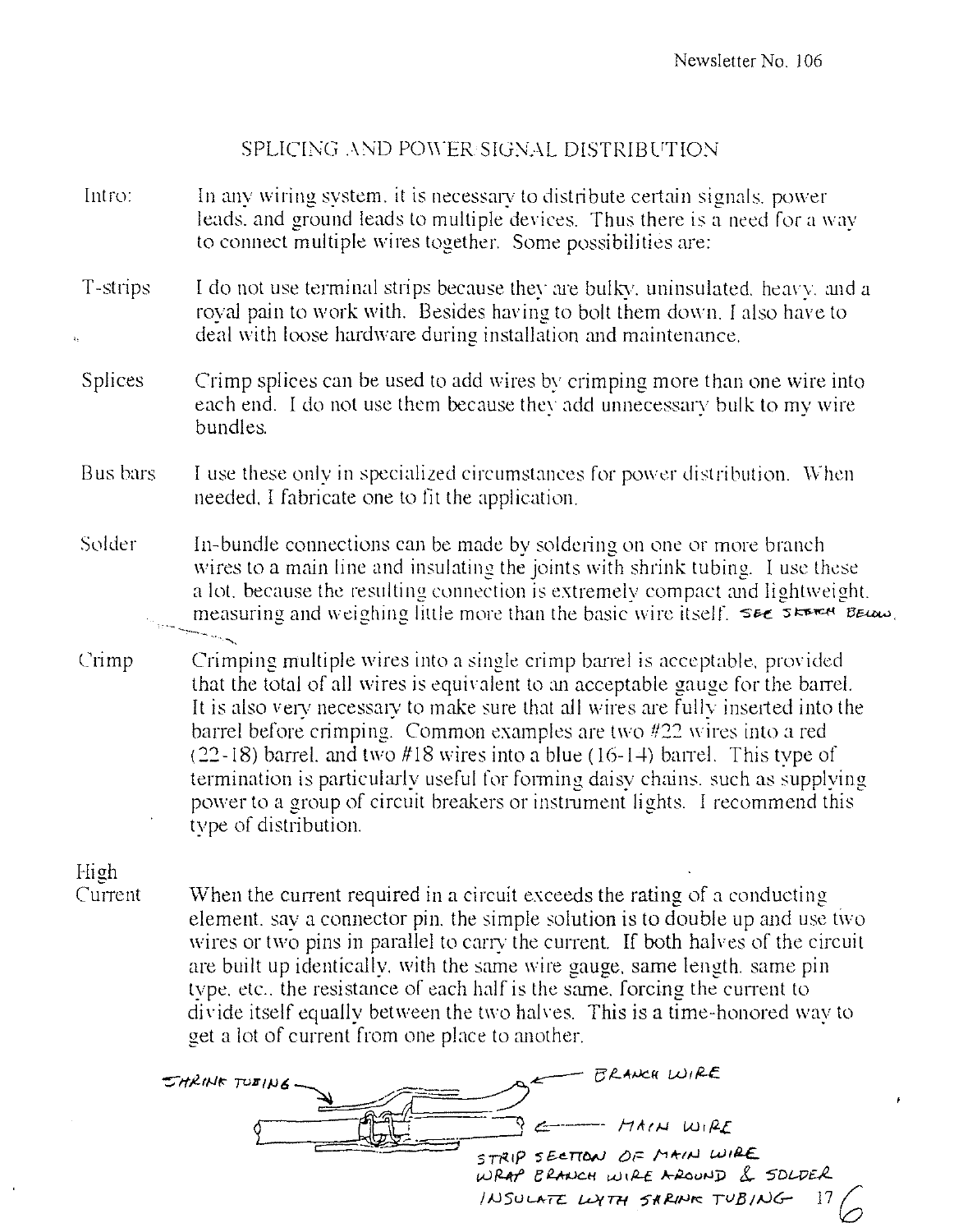#### BUt\DLING WIRES

- Intro When multiple conductors follow the same path. it is desirable to bundle them together for neatness, compactness, and to add stiffness. A bundle of wires vibrates much less than individual wires, and is more reliable. An external wrap also adds abrasion resistance to the wire bundle. This discussion covers several ways to do this.
- Cable Factory manufactured multiple-conductor round cable with a jacket is perhaps the very best way to handle multiple conductors. Unfortunately, this approach is not often practical. because there are many different numbers of conductors in the various cables. mixtures of various wire gauges. combinations of configurations (shielded. twisted pairs. etc.). and other problems making this solution usable in only a limited number of cases.
- Sleeving Vinyl sleeving is available in a variety of diameters, and makes an excellent jacket for wire bundles. I use it wherever I can. The only problem is that sleeving with an inside diameter over  $.263$  can only be purchased in 100 ft spools. Cost is typically about \$30 per spool, so I cannot afford to stock too many SIzes.
- Shrink ------ ' Shrink tubing can be used as a jacket for wire bundles, but it has certain disadvantages. One, the bundle becomes very stiff, perhaps too stiff. Two. shrink tubing is expensive on a per-foot basis, say  $75¢$  to \$1.00 per foot for  $+$ foot lengths at 3/8" to 1.2" diameter. Three, continuous lengths over  $+$ feet require purchasing extremely large spools at very high prices. Four. shrinking the tubing could damage the wire inside if it is Pvc.

On the other hand, in tough environments like under a cowling, shrink tubing works very well. Stiffness is a plus. If you only use Tefzel or Teflon wire (I think you should), shrinking the tubing cannot possibly hurt the wire. The safe operating temperature of polyolefin shrink tubing is  $135^{\circ}$ C (275°F) which is probably high enough for most locations under the cowling. The 4 foot length limit should cover almost any under-the-cowling run. which is probably high enough for most locations under the cowling. The  $4$ -

Tape Vinyl electrical tape works well as a bundling device behind the panel. It permits breakouts of branch cables. adapts to any size or shape of cable. and is low in cost. But it takes a lot of time to wrap long bundles with it. And it. does not provide much in the way of abrasion resistance. I use tape in selected locations.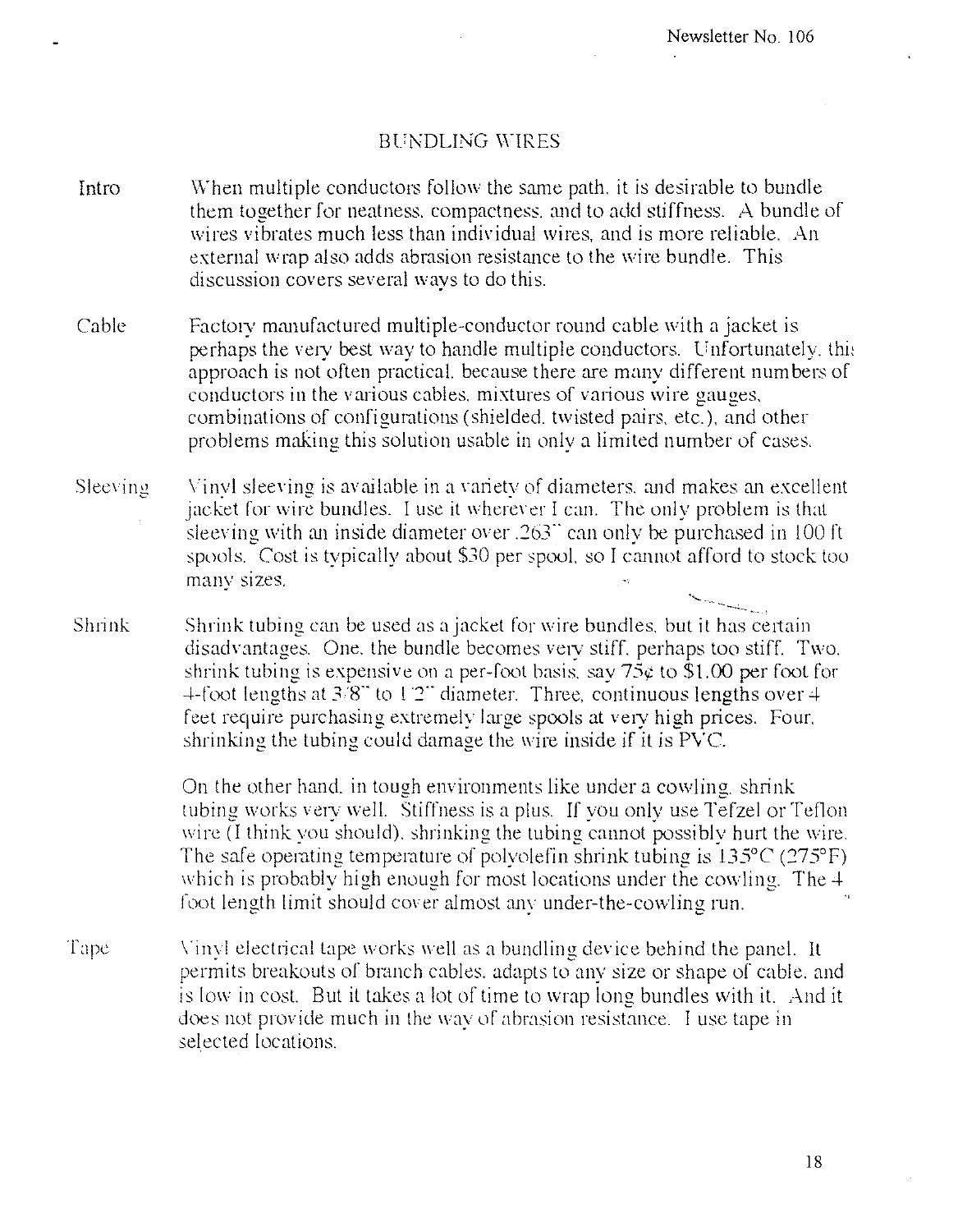**Others** I do not use lacing tape because it provides no additional protection for the wire bundle. Besides. I don't know how to tie it and see no need to learn how.

> I do not use expandable braid because it has to be clamped at the ends to keep it from sliding around and bunching up. Besides, it is hard to pull it thru a grommet.

I do not use spiral wrap because it does not fully tover the cable, adds bulk. cannot easily be fed thru grommets, and does not please my aesthetic senses.

I do not use split loom tubing because it is too stiff, too bulky, and never stays together well enough to suit me. Also, it is not available in very small sizes.

The above electrical wiring information is from Charles A. Wagner from EAA Chapter 1000. Thank you very much Charles for letting **us use it in the Thorp Newsletter.** 

 $\overline{\phantom{a}}$ Hi Rich  $\overline{\phantom{a}}$ 

 $\mathbf{r}$  .

I went to an electrical workshop last Saturday that was expertly hosted by Charley Wagner from EAA Chapter 1,000. Charley is a retired NASA Electrical Technician, presently building a RV-6A. Charley is a very practical homebuilder electrician and uses materials and techniques in keeping with our kind of airplanes. He uses Molex plugs and receptacles in those places requiring a "cannon" plug, for example. He has summarized several subjects and provided many good pages of advice and data for presentation in the workshop. I feel sure you will want to use a lot of it. He gave me permission to use the material in our T-18 Mutual Aid Society Newsletter. Please give him credit for whatever you publish. By the way you can get an excellant electrical catalogue by calling Mouser Electronics at (800)346-6873 or going to www.mouser.com on the internet.

> Sincerely, Lyle Trusty